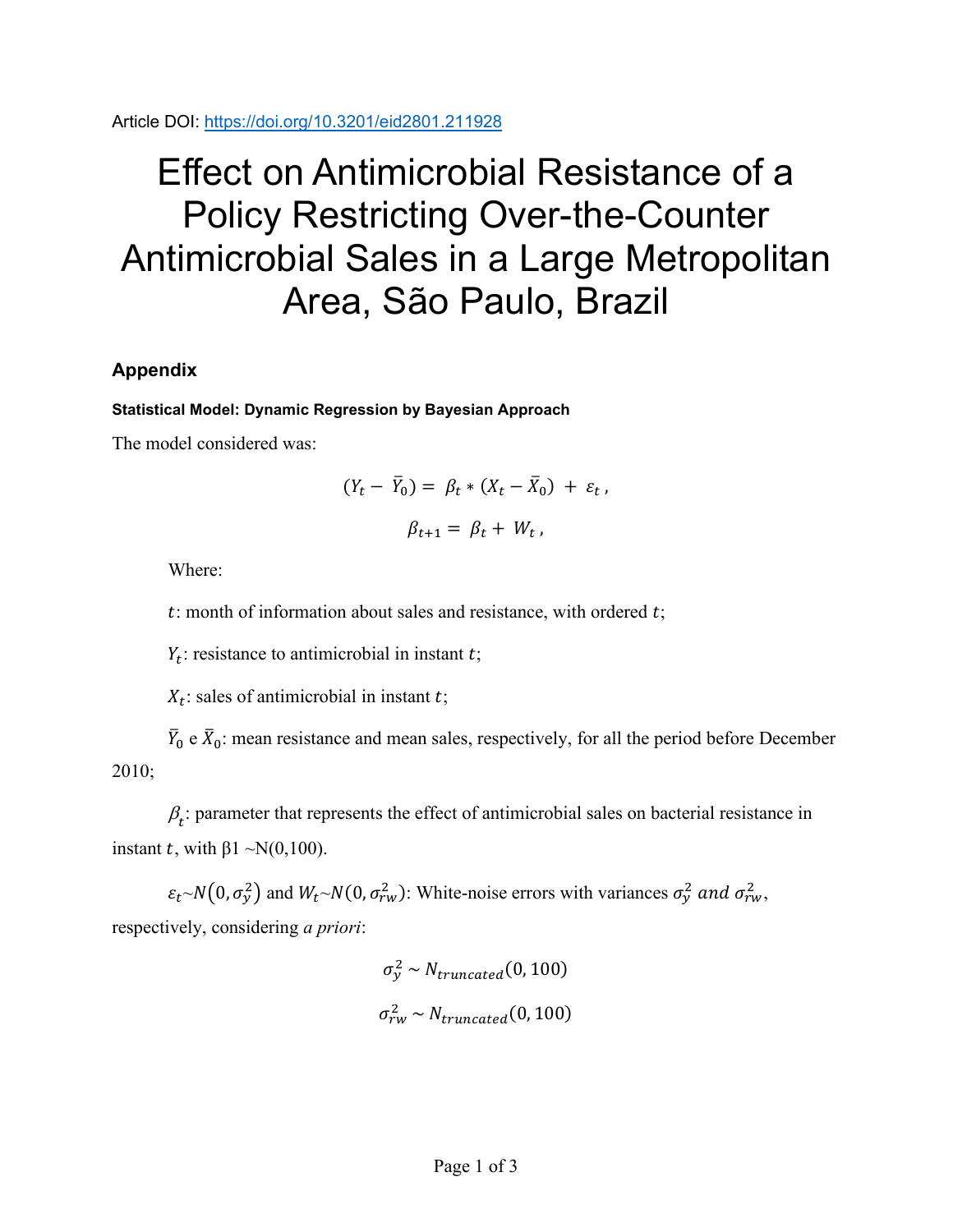**Appendix Table.** Antimicrobial sales in Sao Paulo metropolitan region, 2008–2016 by private pharmacies and 2008–2012 by other sources\*

|      | Antimicrobial sales |                 |           |
|------|---------------------|-----------------|-----------|
| Year | Private pharmacies  | Other channelst | Overall   |
| 2008 | 7.86                | 0.59            | 8.36      |
| 2009 | 8.15                | 0.59            | 8.43      |
| 2010 | 8.76                | 1.22            | 9.81      |
| 2011 | 7.20                | 1.61            | 8.52      |
| 2012 | 6.71                | 1.06            | 7.35      |
| 2013 | 5.89                | NA              | <b>NA</b> |
| 2014 | 7.19                | NA              | <b>NA</b> |
| 2015 | 7.24                | NA.             | <b>NA</b> |
| 2016 | 7.64                | NA.             | <b>NA</b> |
| 2017 | 8.56                | NA.             | <b>NA</b> |

\*NA, not available.

†Primary care units, outpatient clinics and hospitals.



**Appendix Figure 1.** A) Descriptive analysis of association between nitrofurantoin sales and *E. coli* resistance for nitrofurantoin in the São Paulo metropolitan area. B) Distribution of estimated β-values obtained from dynamic regression analysis, representing the association between nitrofurantoin sales and resistance for *E. coli*. A positive value and 95% credibility interval >0 suggest a significant and direct association between sales and resistance after the implementation of restriction policy (blue shaded area). The end of the series was not fitted to the model due to lack of data. DID, defined daily dose/1,000 inhabitants/day